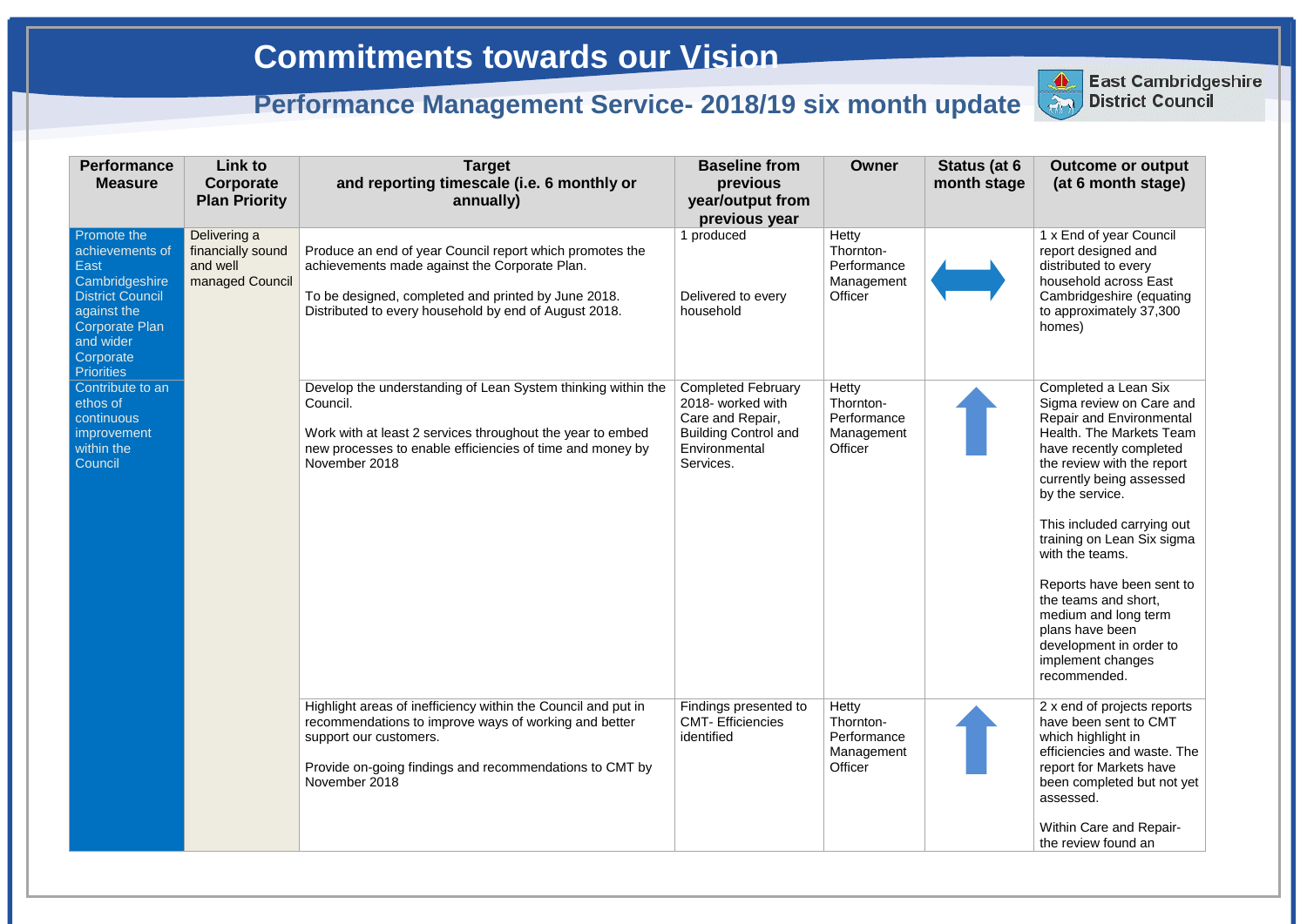| <b>Performance</b><br><b>Measure</b>                                                                        | Link to<br>Corporate<br><b>Plan Priority</b>    | <b>Target</b><br>and reporting timescale (i.e. 6 monthly or<br>annually)                                                                                                                       | <b>Baseline from</b><br>previous<br>year/output from<br>previous year                                                                                      | <b>Owner</b>                                               | Status (at 6<br>month stage | <b>Outcome or output</b><br>(at 6 month stage)                                                                                                                                                                                                                                                                                                                                                      |
|-------------------------------------------------------------------------------------------------------------|-------------------------------------------------|------------------------------------------------------------------------------------------------------------------------------------------------------------------------------------------------|------------------------------------------------------------------------------------------------------------------------------------------------------------|------------------------------------------------------------|-----------------------------|-----------------------------------------------------------------------------------------------------------------------------------------------------------------------------------------------------------------------------------------------------------------------------------------------------------------------------------------------------------------------------------------------------|
|                                                                                                             |                                                 |                                                                                                                                                                                                |                                                                                                                                                            |                                                            |                             | average of 92 days of<br>stoppage time which could<br>be eradicated and a<br>reduction in reviewing<br>Disability Fund grants by 2<br>hours per grant. The waste<br>discovered could save<br>approx. £6,128 per year.<br><b>Within Environmental</b><br>Health in one process 10<br>steps were found to have<br>added no value and the<br>total financial savings<br>found were £7,386 per<br>year. |
|                                                                                                             |                                                 | Develop a mechanism for assessing the outcomes from the<br>recommendations identified within Lean System thinking by<br>May 2018                                                               | N/A new target                                                                                                                                             | Hetty<br>Thornton-<br>Performance<br>Management<br>Officer |                             | Short, medium and longer<br>term goals have been<br>developed with Hoshin<br>Kanri (which is the<br>recommended assessment<br>tool within Lean Six Sigma)                                                                                                                                                                                                                                           |
| Support the<br>Council to bring<br>about efficiency<br>savings                                              |                                                 | Project manage the development of a new HR and payroll<br>management system.<br>Manage Phase 2 of the new HR and payroll system which<br>includes the recruitment modules and business objects | Project management<br>has been on-going.<br>The system is being<br>built in readiness for<br>"go-live" in 1 <sup>st</sup> week<br>April.<br>N/A new target | Hetty<br>Thornton-<br>Performance<br>Management<br>Officer |                             | The Performance Officer<br>has been continuing to<br>project manage the HR<br>and payroll system due to<br>some continuing issues.<br>This includes weekly<br>conference calls,<br>managing the budget and<br>weekly reviews of the<br>outputs/tasks.                                                                                                                                               |
| <b>Ensure that</b><br><b>Council priorities</b><br>are met through<br>effective<br>performance<br>reporting | A fantastic place<br>to live, work and<br>visit | Present the six month update performance reports on behalf<br>of all services which demonstrate how the Council is meeting<br>the needs of our customers.<br>By October 2018                   | Six month update<br>reports were presented<br>at Committee                                                                                                 | Hetty<br>Thornton-<br>Performance<br>Management<br>Officer |                             | The six month updates<br>reports are checked by the<br>Performance Officer and<br>all Service Delivery Leads<br>are supported to complete<br>them effectively.                                                                                                                                                                                                                                      |
| <b>Ensure that the</b><br>Council's<br>corporate risks<br>are managed<br>effectively and                    | A fantastic place<br>to live, work and<br>visit | To work with the Service Delivery Champion to highlight<br>outputs within the Performance Management Service.<br>On-going liaison                                                              | On-going as and when<br>required.                                                                                                                          | Hetty<br>Thornton-<br>Performance<br>Management<br>Officer |                             | The Service Delivery<br>Champion is updated on<br>an ongoing basis.                                                                                                                                                                                                                                                                                                                                 |
| mitigations are                                                                                             |                                                 | To regularly review risks associated with performance<br>management, including:                                                                                                                | Ongoing                                                                                                                                                    | Hetty<br>Thornton-                                         |                             | The Performance Officer is<br>now a member of the                                                                                                                                                                                                                                                                                                                                                   |